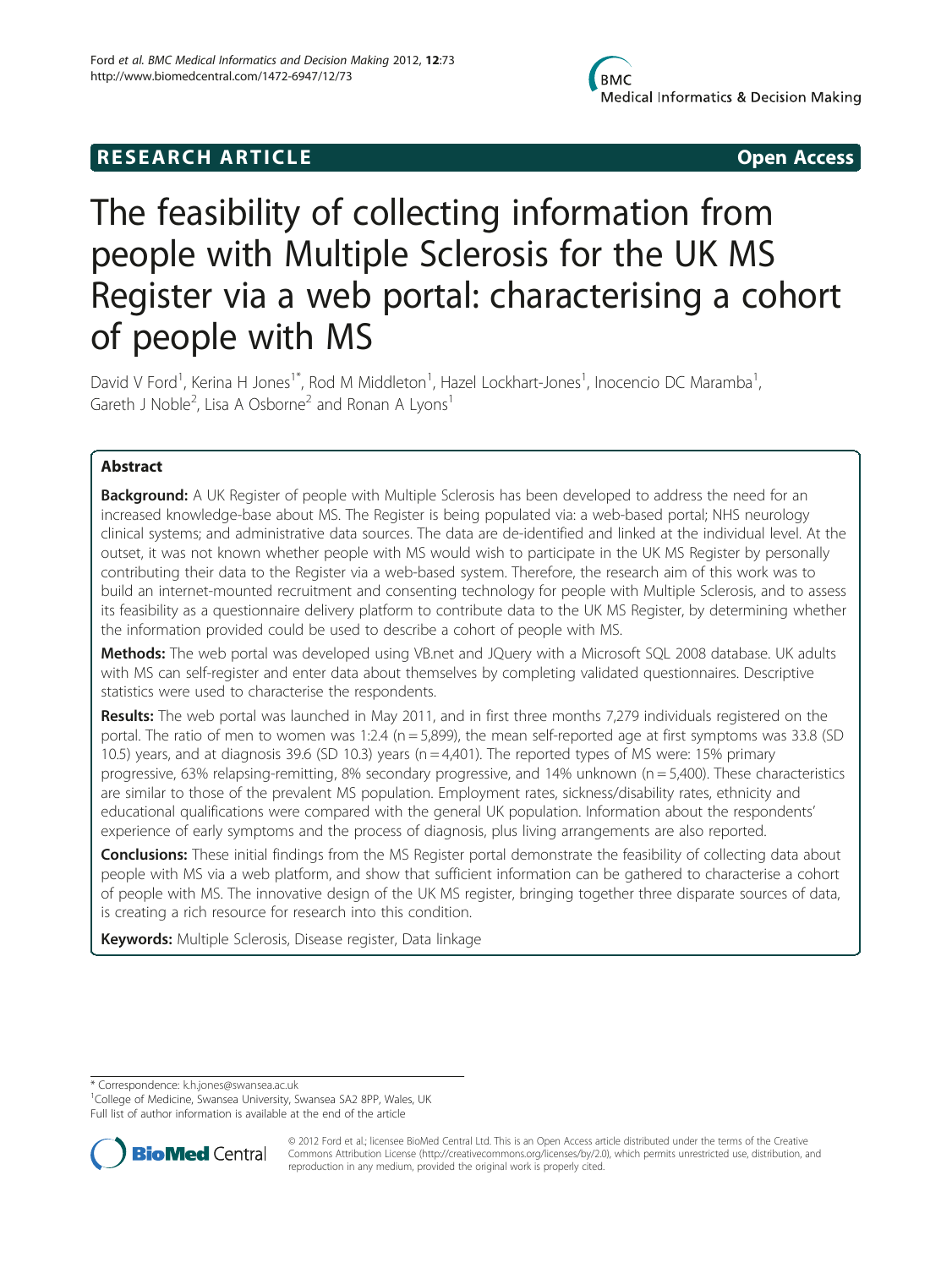# Background

Multiple Sclerosis (MS) is a degenerative neurological disorder that is estimated to affect around 85,000 to 100,000 people in the UK [\[1,2\]](#page-7-0). Programmes for treating and managing MS should be underpinned by robust data, but it has been recognised that there is a significant lack of reliable, evidence-based information to inform service delivery and to generate important health service research on MS in the UK [\[3\]](#page-7-0). This may be due to a number of factors such as the prolonged disease course, evolving over several decades [[4](#page-7-0)], and difficulties or delays in diagnosis, as people may present with a wide variety of symptoms [\[5](#page-7-0)]. To date, there is no central repository for MS data in the UK. There are a number of different database systems in MS treatment centres, but no agreed data model and no network and policy infrastructure for sharing data between NHS settings [[3,6](#page-7-0)]. In response to this, the MS Society of Great Britain and Northern Ireland [[2\]](#page-7-0) commissioned the development of the UK MS Register.

The aim of the work was to build a working prototype MS Register, for use in 5 centres across the UK, capable of being scaled to a national deployment. There are two clinical sites in England, one in Wales, one in Scotland and one in Northern Ireland. The Register has been designed to capture three main categories of data and to be able to anonymously link these data at the individual level whilst retaining privacy. Data are collected directly from people with MS via a purpose-built web portal, from patientmanagement systems operating in NHS neurology clinics, and from sources of routine administrative data (such as primary care and hospital data). Numerous datasets may be included in each of the three categories. There are other national registers for people with MS such as in Denmark, Norway, Sweden, Italy, Germany and North America [[7](#page-7-0)]. However, these collect data from only one or two of these categories, though this may include multiple datasets. By uniting datasets from three disparate categories the UK MS Register model is innovative in its design and provides new opportunities for studying MS via linked data. The Register is operating initially a prevalence-based register, but as we continue to collect data, with regular updates from the different sources, we will be able to estimate incidence. Our aim is to create a UK population Register of people with MS, with as complete coverage as can be obtained whilst acknowledging that participation is voluntary. This register model could also be applied in other disease conditions.

#### Research aim

At the outset of this work it was not known whether people with MS would wish to participate in the UK MS Register by personally contributing their data to the Register via a web-based system. Therefore, the objective of the work described here was to build an internet-mounted recruitment and consenting technology for people with MS, and

to assess its feasibility as a questionnaire delivery platform by determining whether the information provided could be used to describe a cohort of people with MS. In order to do this, we provide a description of the development of the portal and the self-reported characteristics of its first cohort of people with MS.

# **Methods**

#### Research ethics and governance

The UK MS Register study was granted ethical approval by the South West – Central Bristol Research Ethics Committee (11/SW/0160) under the category of a research database [[8\]](#page-7-0). The Register has been based on the proven technologies and robust Information Governance arrangements in place in the Secure Anonymised Information Linkage (SAIL) system developed by the Health Information Research Unit (HIRU) [[9,10\]](#page-7-0). HIRU aims to realise the potential of electronically held, person based, routinely collected information and to bring together expertise in health informatics to support and conduct research. The SAIL databank holds multiple, disparate person-level datasets drawn from operational and national systems, and over 2 billion anonymous records have been loaded to date. Novel anonymisation, encryption and linkage processes have been developed to manage and link datasets securely, so that the SAIL databank is an extremely successful method of accessing linked data from individuals while preserving their anonymity. Under the ethical approval that has been obtained, data collected via the portal, the neurology clinics and routine administrative sources can be anonymously linked using the SAIL methodologies provided that agreement to the portal terms of service (via the portal) and written informed participant consent (at the clinics) have been obtained. The consent process at the neurology clinics is for the provision of identifiable data to the Register, so that the identifiable details can used to enable record linkage. Datasets are linked at the individual level using first name, surname, date of birth, gender and postcode as the matching variables, and then a unique anonymous identifier is assigned to each individual in the dataset to act as a linking field across datasets. This, together with a deduplication process, ensures that each person is included on the Register only once. The working UK MS Register contains only anonymous data but facilities are in place to re-contact participants to take part in further research.

#### Development and implementation of the web portal

Although the development of the portal is embedded in the SAIL system, it is not specific to SAIL. It uses commonly used toolsets and other systems could equally form the basis of such a portal, either as part of a register or standalone. The portal was developed in Visual Studio 2010, deployed on Microsoft IIS (Internet Information Services) and the data are stored securely in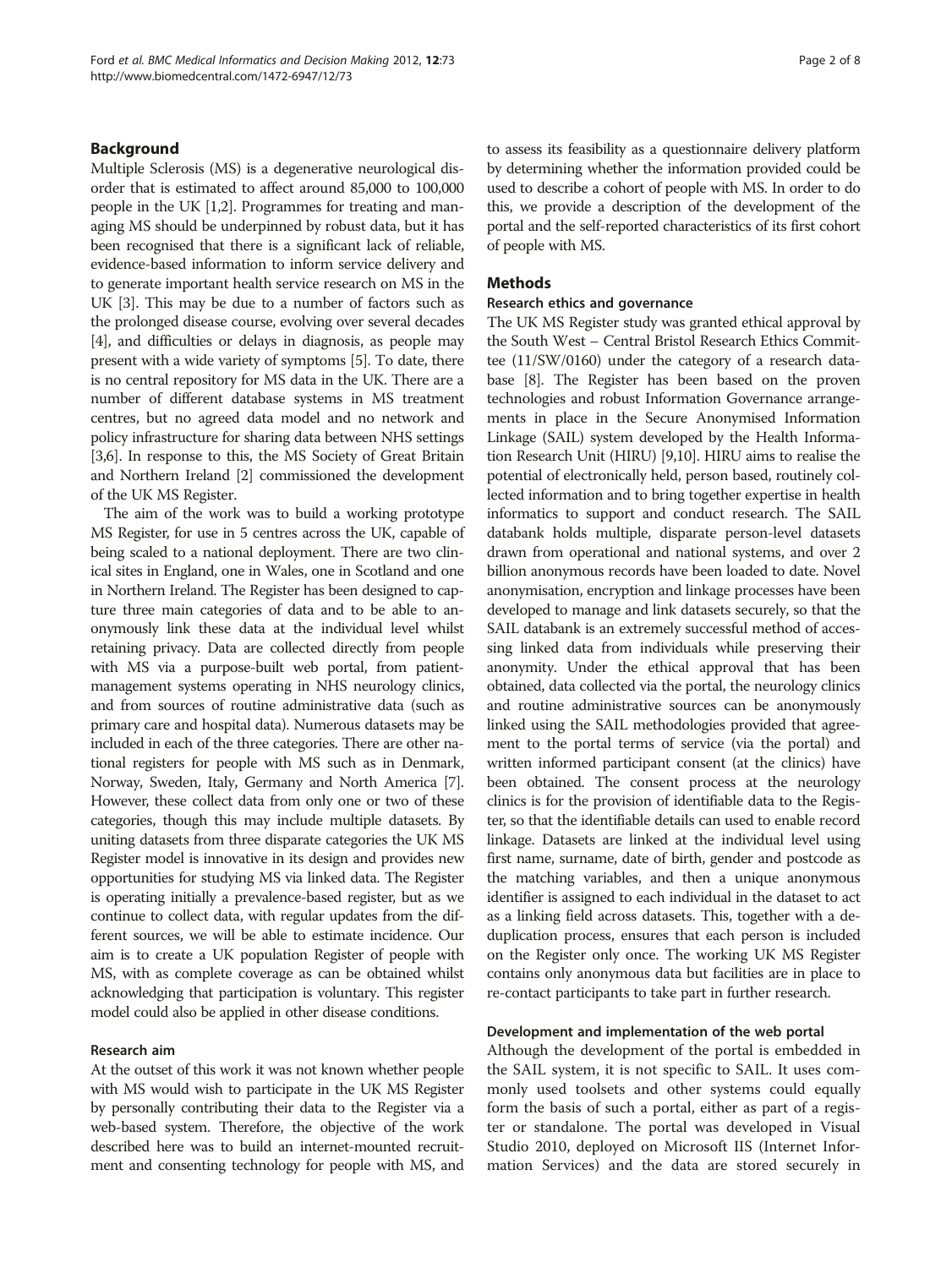Microsoft SQL Server 2008. The interface elements of the portal are a mixture of HTML and JQuery which is a Javascript library. This mix of technology was used to allow a deeper level of interaction and feedback to the portal users. There are three routes by which people with MS can access this questionnaire-delivery platform: via the standalone register web portal [\[11\]](#page-7-0), through the MS Society website (available to members of the Society [[2](#page-7-0)], or via a purpose-built web application on Facebook [\[12](#page-7-0)]. These entry options are designed to boost recruitment and are ultimately all routed to the questionnaire-delivery platform. People who use the main Register web portal are directly authenticated via the portal. Users select their own usernames, which must be unique, and passwords are stored as salted hash elements within the database, providing a high level of security. The second method makes use of an authentication token from the UK MS Society website. In this case, no identifiable details are transferred between the MS Society and the Register portal, just the token. This allows members of the Society to join the Register without having to remember an additional user name and password. Once logged in and registered, an XML message is returned to the MS Society member. This is displayed to them as an interactive element that allows them to return to the Register at will whilst logged in to the MS Society site. The final method of authentication is via the Facebook social networking site. Web developers within Swansea University created a Facebook application via the published guidelines [\[13](#page-7-0)]. Again, only authentication information is provided and no personal or clinical information is shared with Facebook. Users must be logged into Facebook and agree to install the Register application. They then access the Register from the link that the application installs in their Facebook profile.

Following the development process a demonstration portal was implemented for usability testing and improvement. Feedback on its utility was obtained from people with MS and key stakeholders, including clinicians and representatives of the MS Society before the portal was formally launched to the public. The work on usability testing is the subject of another article which is in preparation. The launch of the portal was marked by a nationwide advertising campaign by the MS Society and mailings to MS Society members, radio and TV broadcasts and national newspaper articles [[14,15](#page-7-0)]. People (over 18 yrs) with a diagnosis of MS and living anywhere in the UK are eligible to register on the web portal. Participants must have a functional email address and to be able to agree to the terms of service.

# Data collection and analysis

The web portal collects demographic data from people with MS and hosts a number of validated questionnaires. These instruments were chosen following a literature review and discussions with key stakeholders, including neurology clinicians, people with MS, researchers and the MS Society. They include the Hospital Anxiety and Depression scale [[16](#page-7-0)], the MS Disease Impact Scale-29 [[17](#page-7-0)], and the EQ-5D [\[18](#page-7-0)], covering a range of topics such as: MS and mental well-being; MS and quality of life; MS and lifestyle; and medication records. The questionnaire entitled 'You, your MS and lifestyle' collects baseline information about MS including: date of diagnosis of MS, type of MS and age at onset, plus information on education, employment and living arrangements for people with MS. Recruitment to the web portal is on-going, and people who register are sent an email every 3 months inviting them to return to the portal and update their questionnaires to build up a longitudinal data source.

The responses to 'You, your MS and lifestyle' (obtained between May and July 2011) were used as the sample for data analysis in this work. They were collated with the basic demographic characteristics (such as age and gender) required to register on the portal in order to be able to explore various factors about living with MS. Following quality assurance, the resulting anonymised dataset was analysed (in SPSS v.16) using descriptive statistics to show the sort of information that can be collected and to provide a general profile of the first cohort in the UK MS Register. The characteristics of the respondents were compared with published reports on the prevalent MS population, and employment profiles, ethnic composition, and highest educational attainments of people with MS were compared with the general UK population [\[19-21](#page-7-0)].

# **Results**

The web portal was successfully launched in May 2011 and within three months 7,279 individuals had enrolled on the MS Register via the web portal. Taking into account that there are estimated to be between 85,000 and 100,000 people with MS in the UK [\[1,2\]](#page-7-0), this represents an approximately 8% sample of the prevalent MS population. Of these respondents, 97% entered directly via the stand-alone website, 2% registered by way of the UK MS Society website, and 1% registered through the use of the Facebook application. Once registered, people can choose whether to provide additional information via completion of the questionnaires. This work relates to 'You, your MS and lifestyle' and majority went on to complete this questionnaire. As this questionnaire contains disparate questions, and is not an assessment tool that produces an overall score, it is not necessary for it to be completed it in its entirety in order to be able to use the data. The rate of responses ranged from 61% (UK country of origin) to 82% (types of first symptoms) and numbers of responses are shown in the text with the relevant results.

# **Demographics**

There were 3,290 respondents who stated they lived in England, 619 in Scotland, 342 in Wales and 177 were of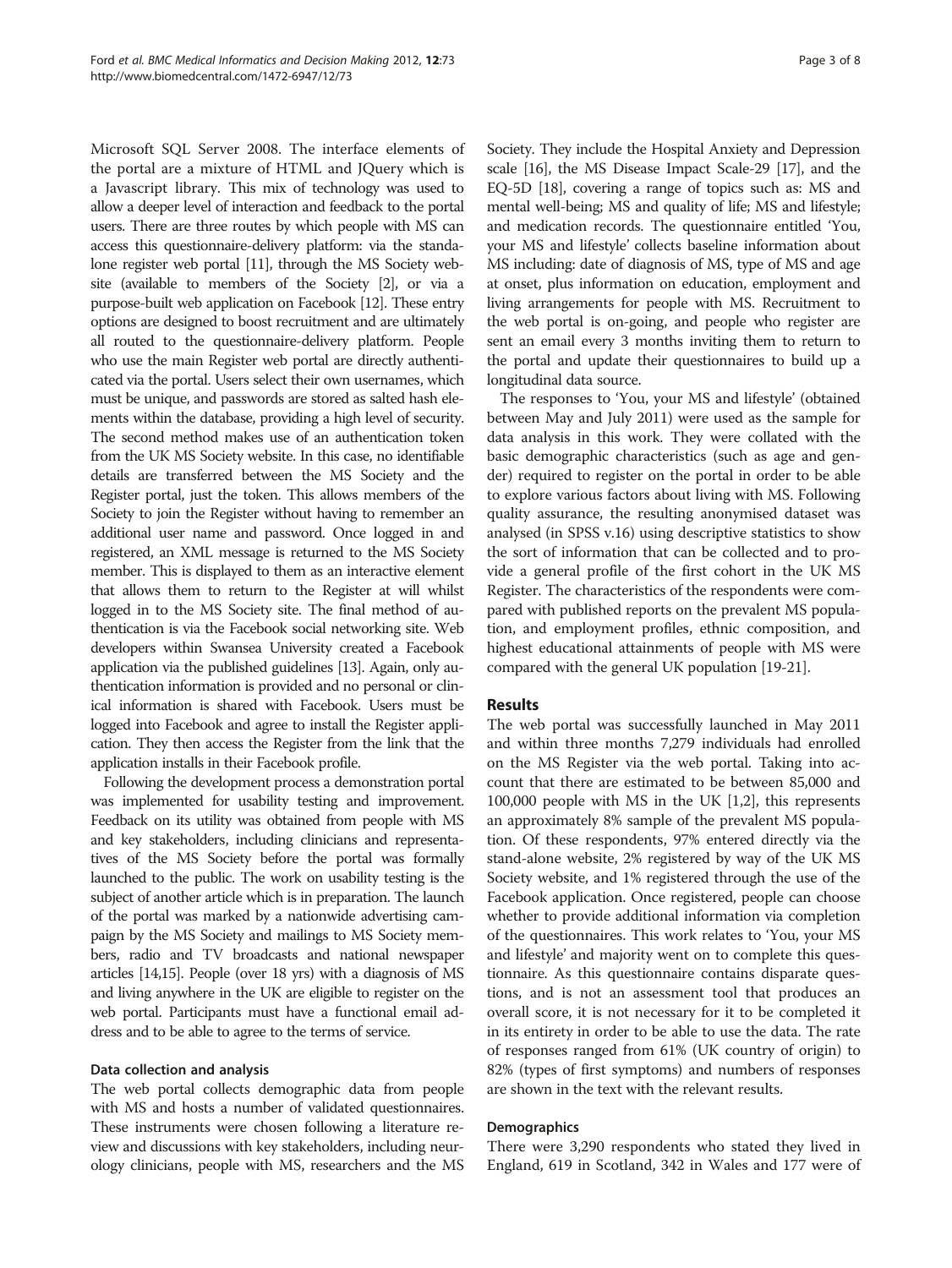unknown location ( $n = 4,428$ ). The ratio of male to female respondents was 1: 2.4 ( $n = 5,899$ ) and there was a broad age range among the respondents at time of enrolment: 18 to 95 years, with a mean age of 50.8 (SD 11.4) years and a median of 50.0 years. The ethnic composition of the group  $(n = 5,780)$  was largely White British  $(93.8%)$  with a variety of other ethnicities making up the remainder.

#### MS and diagnosis

MS is classified into different types depending on the characteristics of the disease course. The majority of patients are initially diagnosed with relapsing-remitting MS (RRMS), but this may change over time [\[2](#page-7-0)]. Of the respondents that provided their information on this  $(n = 5,400)$ , 15% reported having primary progressive MS (PPMS), 63% stated that they had RRMS, and 8% had secondary progressive MS (SPMS). The remaining 14% did not know which type of MS they had. The distribution of reported type of MS by gender is shown in Figure 1. It can be seen that relatively greater proportions of men report that they have a progressive type and relatively greater proportions of women report having RRMS. A first-degree family member (parent, sibling or child) with MS was reported by 8.5% of the respondents. Of these 4% had a parent who had MS, 4% had a sibling with MS, and 0.5% stated that they had a child who developed MS.

The mean age at which the respondents recalled first experiencing symptoms of MS was 34.0 (SD 10.5) years  $(n = 4.918)$ , and the mean age at which their diagnosis was confirmed was  $39.4$  (SD 10.1) (n = 4,883). The mean time since their diagnosis was confirmed was 11.4 (SD 8.9) years with a range of 0 to 63 years. This indicates that our sample contains a breadth of respondents spanning recentlydiagnosed and long-term. Although there is no definitive list of early MS symptoms, the ones experienced by the respondents ( $n = 5,969$ ) were among the most common: [[2](#page-7-0)]



67% had difficulty walking, 65% experienced numbness, and 59% had vision problems. These symptoms were sometimes present in combinations: for example, 25% of respondents reported experiencing all three effects and only 2% reported that they did not experience any of these symptoms. A Venn diagram showing the proportions of people with MS experiencing the various combinations of these symptoms is shown in Figure [2](#page-4-0).

People with MS reported different experiences in the process of their diagnosis. However, in accordance with the McDonald criteria [\[22,23](#page-7-0)], the majority received an MRI scan (79%) and in 29% of cases this was used in conjunction with CSF (lumbar puncture) and clinical findings. Less than 4% (3.7%) did not recall receiving either of these and stated that they were diagnosed from clinical findings alone. Most people (79%) were given the diagnosis of MS by a consultant neurologist, 19% by a consultant physician and less than 2% by a general practitioner ( $n = 5,736$ ).

#### Education and employment

The respondents were asked about their highest educational achievements. Among the 5,819 respondents, the largest single qualification was an occupational certificate or diploma (34%), a third (33%) attained a university bachelor or postgraduate degree, just over a quarter (26%) were educated to secondary school level and only 0.2% left school after primary school. The remainder (7%) indicated that they had miscellaneous qualifications or overseas education (Figure [3](#page-4-0)).

The people with MS were asked about their usual occupation and the resulting profile  $(n = 5,046)$  was compared with the actual employment profile of the general UK population using the official labour market categories for 2010–2011 (Table [1\)](#page-5-0) [[19](#page-7-0)]. It can be seen that in some categories the respondents usual occupations are similar to the actual figures for the UK, and in others, they differ. It should be noted that this compares usual with actual occupations, and our sample consists of approximately 30% men and 70% women, whereas the UK workforce is approximately 54% men and 46% women [\[19](#page-7-0)].

The responses on actual employment status showed that 36.9% of the sample were in employment, which equates to 41.9% of the people of working age, and of these, the majority were in part-time work (88%). By comparison, 76.9% of the general UK population (aged 16 to 64 years) are economically active [\[19\]](#page-7-0). Almost a third of the respondents (29.8%) reported that they were sick/disabled, equating to 32.7% of working age, with the majority reporting that they are permanently (rather than temporarily) sick/ disabled (91%). This is higher than the 24.5% of the working-age UK population recorded as being sick/disabled [\[19](#page-7-0)]. The differences in the employment and sick/ disabled rates between people with MS and the general UK population show the impact of MS on the UK workforce.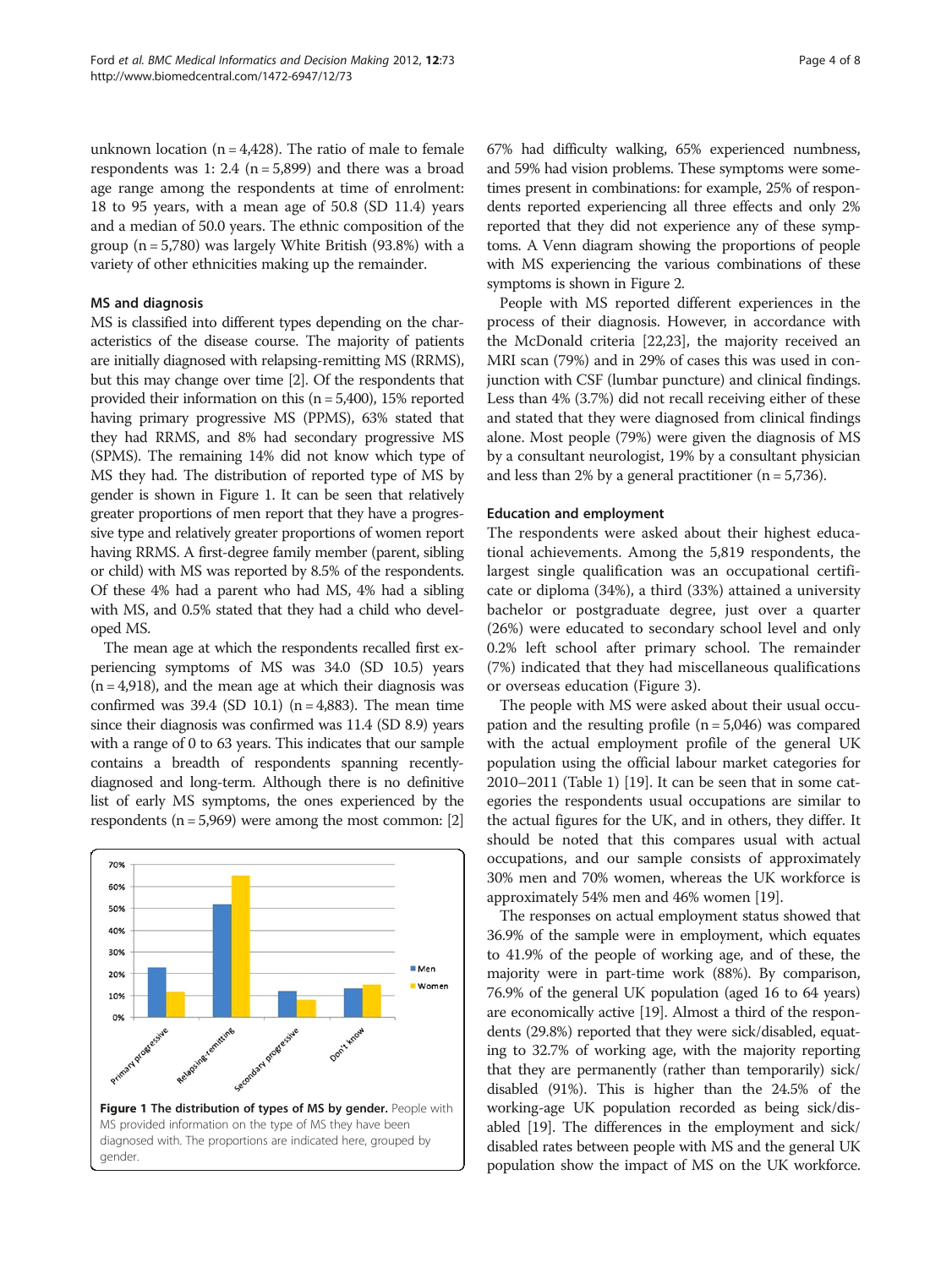<span id="page-4-0"></span>

Over a fifth of the respondents (22.4%) reported that they had retired, and this equates to 86% of the over 65 s age group. The remainder of the respondents were engaged in activities such as education, home-making or voluntary work, or they gave their status as unemployed.

The distributions of the types of MS among the people who were employed were compared to those of people who were sick/disabled. Among the employed respondents 20.3% reported having PPMS, 40.4% RRMS, 10.0% SPMS and 29.3% did not know which type of MS they had. This indicates that, as might be expected, higher proportions of people with RRMS are in work compared to the progressive types of MS. Among the sick/disabled respondents there were 27.6% with PPMS, 20.9% with RRMS, 31.9% with SPMS and 19.6% did not know their type of MS. This is the converse, as it shows that greater proportions of people with a progressive type of MS are sick/disabled compared to people with RRMS.

The employment rate among the respondents who reported that they were working  $\ll$  =64 for men and  $\ll$  =59 for women) was assessed against the length of time since their MS was diagnosed (in 5 year bands). As would be expected, this showed that the proportions of people in employment declines with increasing time since diagnosis (Figure [4](#page-5-0)). For example, over 40% of the people who are working have a recent diagnosis (0 to 4 years), and only approximately 2% of the people who are working have been diagnosed for 25 years or more. A similar analysis was conducted to assess the rate of sick/disabled respondents of working age and, as would be expected, this showed a steady increase in cumulative proportions by time since diagnosis (Figure [5\)](#page-6-0).

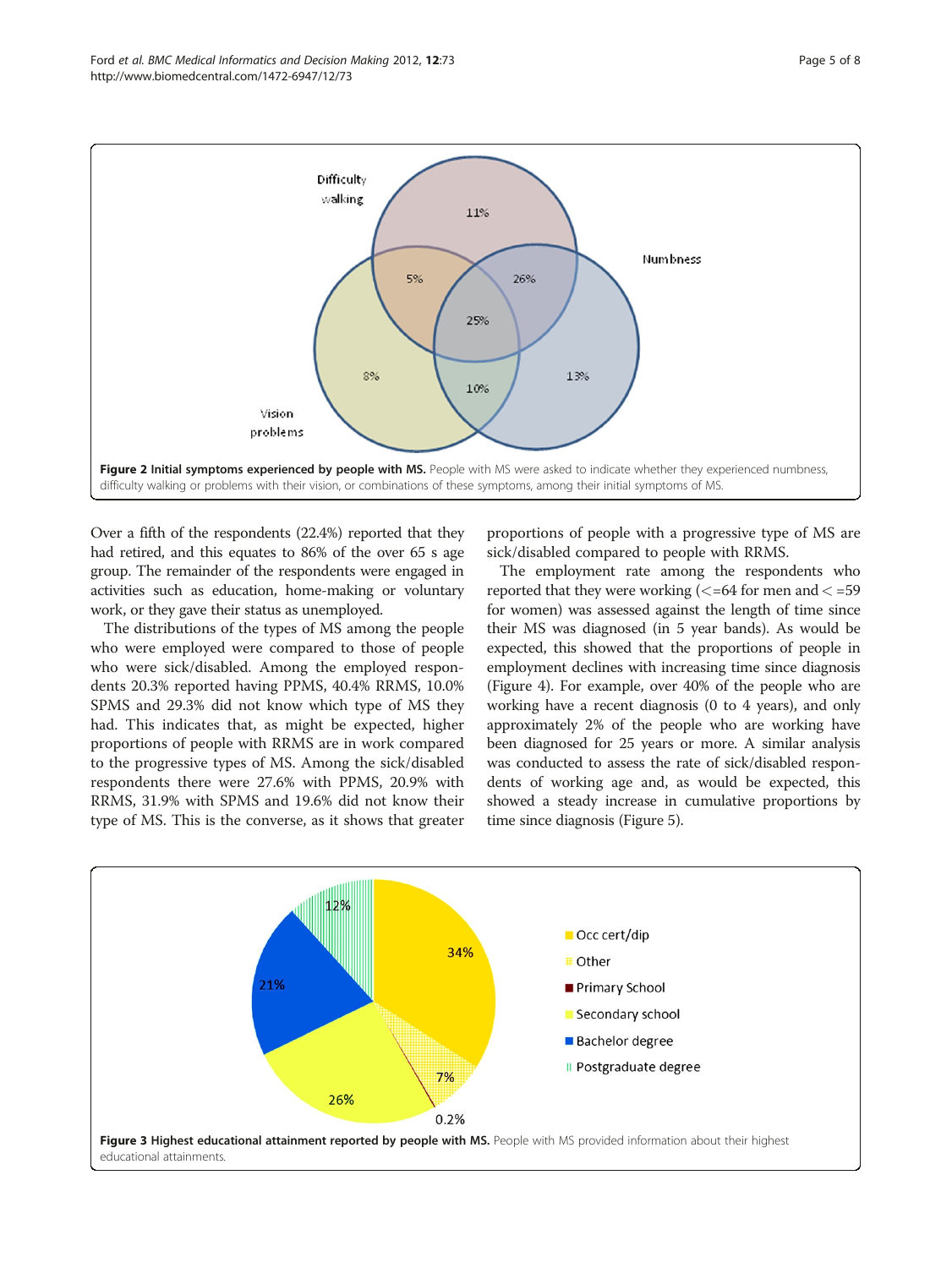<span id="page-5-0"></span>Table 1 Usual employment types among people with MS

| <b>Employment type</b>                   | Respondents % | <b>UK %</b> |
|------------------------------------------|---------------|-------------|
|                                          |               |             |
| Administrative & secretarial             | 22.8          | 10.7        |
| Associate professional & technical       | 10.4          | 14.7        |
| Caring, leisure & other personal service | 3.9           | 8.8         |
| Elementary occupations                   | 1.9           | 11.3        |
| Managerial, director or senior official  | 15.6          | 15.6        |
| Process plant/machine operatives         | 1.2           | 6.6         |
| Professional                             | 30.5          | 14.1        |
| Sales & customer service                 | 7.2           | 7.4         |
| Skilled/trade                            | 6.4           | 10.3        |

People with MS provided information on their usual type of occupation. This is compared with the actual employment profile for the UK population (2010– 2011). These profiles are discussed in the text.

# Household arrangements

There were a wide range of living arrangements among the respondents ( $n = 5,604$ ). The most frequently reported household settings for the people with MS were as: an adult couple not on a pension and with (non-dependent and/or dependent) children (25%); an adult couple on a pension with no dependent children (23%); an adult couple not on a pension and with no children (16%); and a single pensioner (15%). Some respondents in adult couples reported that they live in households with other relatives or unrelated adults (8%). Altogether there were 31% with dependent children and 3.3% were single parents with dependent children.

# Discussion

# Main findings of this study

The main findings of this study are two-fold. Firstly, we have shown that it is possible to collect information from thousands of people with MS via a web-based questionnaire delivery platform. Secondly, sufficient information can be gathered to characterise a cohort of people with MS to feed into the Register. This provides

new information about the lives of people with MS in the UK from their own perspective. This is encouraging as it supports the continuance of collecting information for the UK MS Register via this route, and this design could be used to set up a similar portal to collect data from people with other conditions.

#### What is already known on this topic

There are numerous research programmes seeking to understand the possible causes of MS and to develop drug therapies to manage the condition. However, it is acknowledged that there is a great shortage of information to guide service delivery and research about MS [\[3](#page-7-0)], and this led the MS Society to commission a UK MS Register. It is estimated that (in 2008) there were approximately 85,000 people with MS in the UK, with a mean age of onset of 32.5 years, and gender proportions of 1:2 to 1:3 male to female [\[1,2](#page-7-0)].

#### Data validity

Through the analyses we have conducted we have shown that we have a broad sample of ages and MS durations and that our respondents are reasonably representative of the prevalent MS population. The gender proportions, mean age at onset, proportions of MS types, and the distribution of types of MS by gender in our findings are similar to other reports [[1,2,24\]](#page-7-0). We cannot yet estimate prevalence from this initial, unlinked dataset, but we will be able to do this in the near future when we are able to link portal responses with other sources of data.

We compared various features of the sample with the general UK population. In the 2001 census, approximately 85.7% of the UK population reported that they were White British, and 91.4% White British/Irish/Other, with the remainder being made up of various ethnic groups [[20\]](#page-7-0). There may be minor changes in the UK population over time since the census was taken but the higher proportion observed in our sample (93.8%) is not

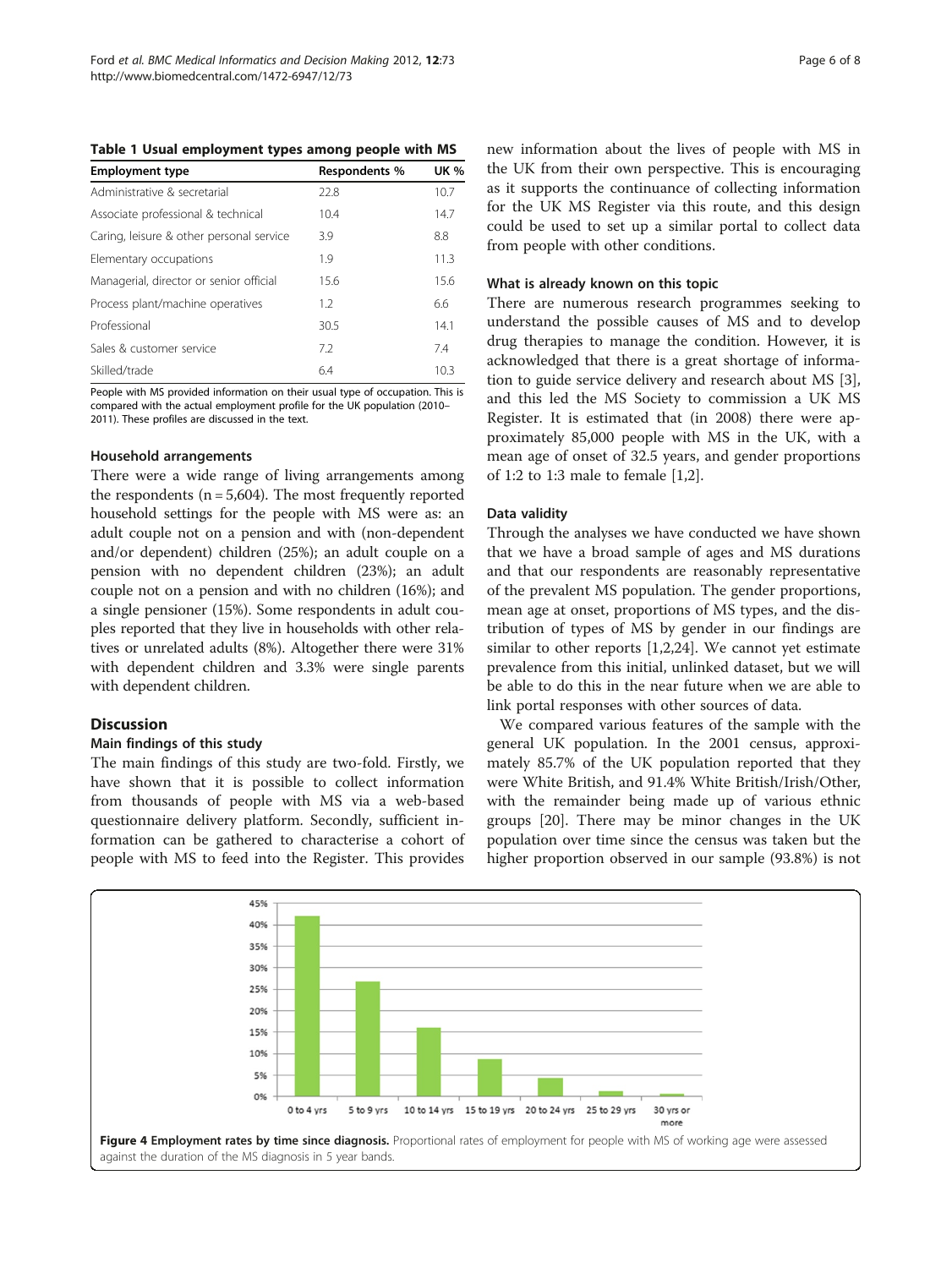<span id="page-6-0"></span>

unexpected as higher rates of MS are reported in White populations [[25](#page-7-0)]. The respondents were similar to the UK population in highest educational attainment. The UK Labour Force survey for 2011 showed that 31% held a first degree or a higher degree, and 29.3% did not progress beyond secondary education [\[19](#page-7-0)]. In our sample 33% held a first degree or a higher degree, and 26.2% were educated to secondary level. People with MS were asked about their usual occupations and these were compared with the actual occupations of the UK workforce, and although there were some similarities, some obvious differences were seen in the occupation profiles (Table [1](#page-5-0)). The full reasons for these differences are not known at this stage. However, it is worth noting that the comparison was of usual occupations with actual occupations, and it is possible that differences would also be noted if the usual and actual occupations of the general UK population were compared, as people may work in jobs outside their usual occupation type. Only approximately 42% of our potential MS workforce were in employment and it is possible that the observed profile also reflects the types of occupation that people with MS are able to continue working in. Also, the gender proportions of our sample are different to those of the UK workforce, and this may influence the distribution of occupation types with some types of work being more common to one gender or the other. Although further work needs to be carried out to understand the occupation profiles, the analyses on employment status, namely, the distributions of types of MS among people who are working and among people who report that they are sick/ disabled, and the trends in employment rates and sickness/disability rates over time are in keeping with what would be expected in a degenerative condition like MS.

# What this study adds

In collecting data from clinical settings, administrative datasets and directly from people with MS, the UK MS

Register has a broader data model than other national MS Registers which use only one or two categories of data [[7,26](#page-7-0)]. This model could be applied to other disease Registers. The web portal provides a flexible platform for the delivery of a range of questionnaires, providing all people with MS in the UK an opportunity to contribute their data, which is of potentially great value to service planning and research. This study has provided information from people with MS on their demographics, the process of their diagnosis and the type of MS they believe they have, and on their education, employment and living arrangements.

#### Future work

Future work will include analysis of the responses to other questionnaires delivered via the platform, to create a fuller picture of living with MS. We will also link and compare the self-reported information with clinical and administrative data to estimate disease prevalence and to carry out further validation. Since MS can be difficult and lengthy to diagnose, we are developing a case ascertainment algorithm to use against routine data (such as primary and secondary care records). This will help us to study the anonymous routine data to profile the group of people with MS who are not on the Register and thus enable us to target further recruitment activities. We are engaging in a series of marketing activities to promote the Register and to encourage further participation, and through these methods we are seeking to ensure that the Register is inclusive and representative of the UK MS population. Furthermore, a programme of qualitative research is underway to engage with people with MS to improve our understanding of their needs in contributing to the Register. For example, we are seeking to understand their internet preferences, such as their reasons for choosing a particular portal entry route, so that we can optimise enrolment on the Register [\[27\]](#page-7-0). In future, the Register data will be made accessible for